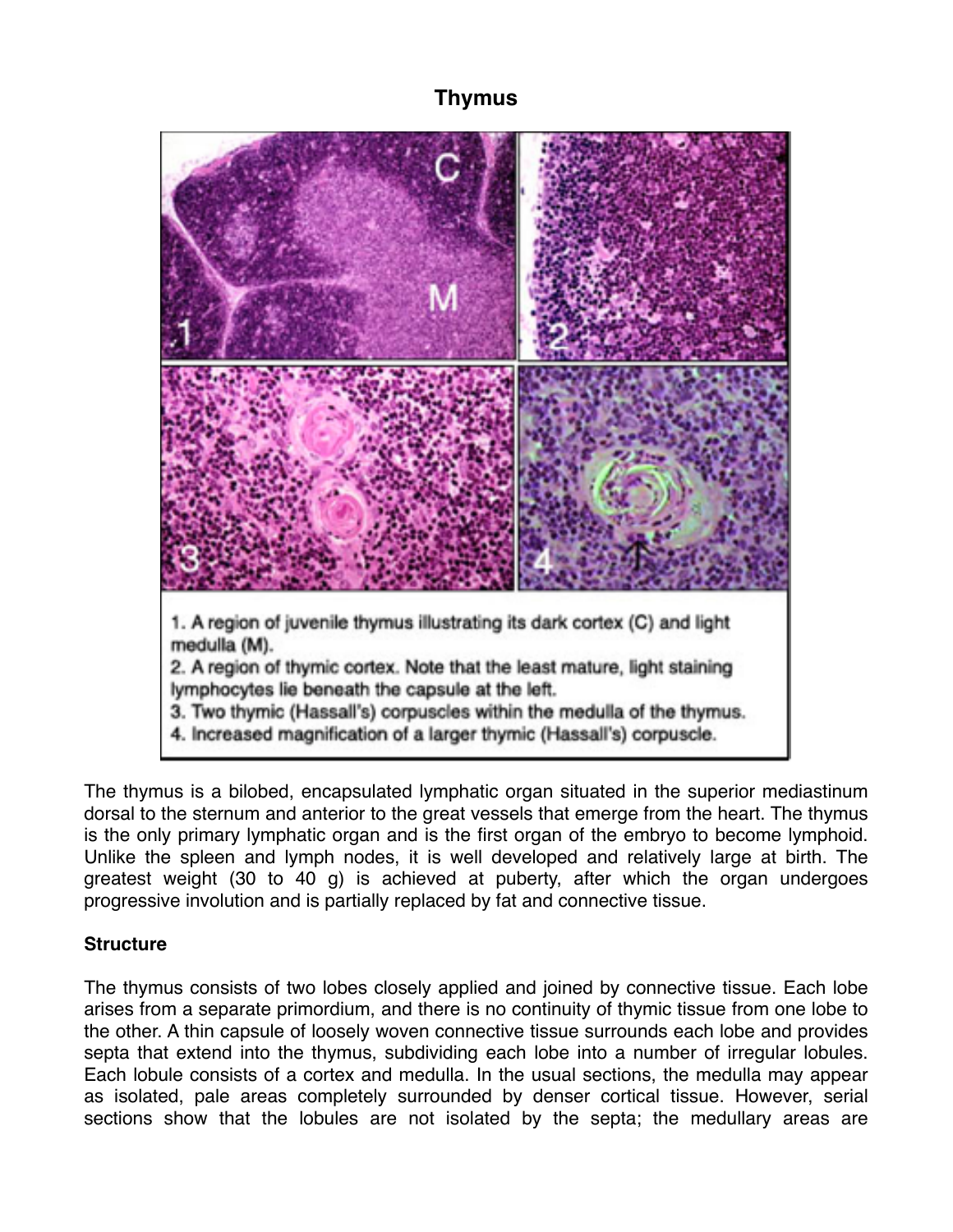continuous with one another throughout each lobule. The free cells of the thymus are contained within the meshes of a reticular network, which, however, differs from that of other lymphatic tissues. In the thymus the reticular cells take origin from endoderm rather than mesenchyme and are not associated with reticular fibers. These epithelial reticular cells are stellate in shape with greatly branched cytoplasm that contains few organelles. The large, round or oval euchromatic nuclei show one or more small but prominent nucleoli. The cytoplasmic processes are in contact with the processes of other reticular cells and at their points of contact are united by desmosomes. Thus, the stroma of the thymus consists of a cytoreticulum composed of epithelial cells. Reticular fibers are found only in relation to blood vessels.

The thymus arises as a pair of endodermal outgrowths from the third pharyngeal pouch, with some contribution from the fourth also. Each outgrowth extends caudally and medially and by the eight week lies in the midline beneath the upper part of the sternum. Initially, each outgrowth has a slitlike lumen surrounded by several layers of tall cuboidal or columnar cells. As the cells proliferate, the lumina disappear. Centrally, the cells become stellate and loosely arranged but retain their cytoplasmic connections with one another. These form the epithelial reticular cells of the thymic cytoreticulum. At about 8 weeks, the thymic rudiment is seeded by blood-borne stem cells that originate in the yolk sac and fetal liver; lymphoid stem cells capable of repopulating the thymus are present in the bone marrow also. The migration of stem cells appears to be guided by chemotactic agents liberated by the thymic reticular cells. The stem cells give rise to the thymic lymphocytes, which, by the fourteenth week of gestation, are arranged into cortex and medulla

### **Cortex**

The cortex consists of a thick, deeply stained layer extending beneath the capsule and along the septa. Most of the cells in the cortex are lymphocytes that are closely packed with little intervening material between them. Because of mutual compression, the cells appear polyhedral in shape. Large, medium, and small lymphocytes are present, the latter being the most abundant; they are indistinguishable from small lymphocytes found elsewhere. Large lymphocytes tend to concentrate in the outer cortex beneath the capsule and represent stem cells that have newly emigrated from the bone marrow. They form only a small part of the cell population. Small lymphocytes become increasingly more numerous toward the deeper cortex, where degenerating cells with pyknotic nuclei also are found. Unlike lymph nodes, there are no lymphatic nodules in the cortex of the thymus, nor is there an internal sinus system. Reticular cells in the cortex are highly branched, but their processes are obscured by the mass of lymphocytes. They form a continuous layer at the periphery of the cortex, separating it from the capsule and septa. These epithelial reticular cells contain tonofilaments and membrane-bound structures that appear to be secretion granules. Macrophages are consistently present in small numbers, scattered throughout the cortex. They are difficult to distinguish from reticular cells by light microscopy unless phagocytosed material can be seen in their cytoplasm. In electron micrographs they are distinguished from epithelial reticular cells by the lack of desmosomes. Macrophages that have engulfed degenerating cells can be found scattered throughout the thymus and tend to increase in number toward the junction of the cortex and medulla.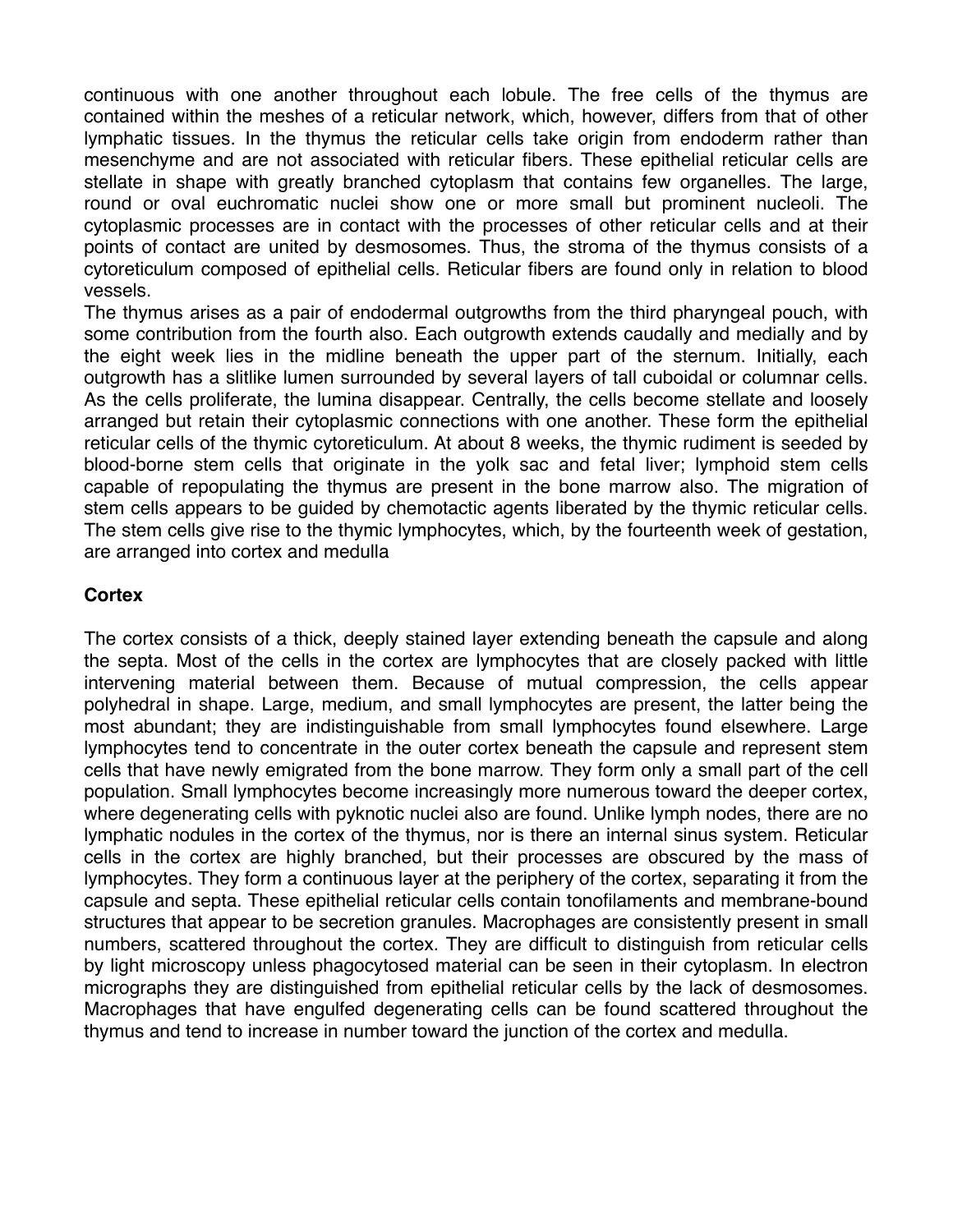### **Medulla**

The medulla occupies the central region of the thymus, where it forms a broad, pale band of tissue that is continuous throughout each lobule. Often, however, in histologic sections it appears to be isolated within a lobule, surrounded by a complete layer of cortex. Lymphocytes are less numerous than in the cortex, and the epithelial reticular cells are not as widely dispersed or as highly branched. The reticular cells tend to be pleomorphic and vary from stellate cells with long processes to rounded or flattened cells with many desmosomes and abundant tonofilaments. Dendritic interdigitating cells are found in the medulla and cortico medullary region. They act as antigen-presenting cells for more mature T-lymphocytes. The free cells of the medulla are mainly small lymphocytes, but a small and variable number of macrophages are present. Plasma cells, mast cells, and eosinophil granulocytes can be found. Mitotic figures are rare. Collagen and reticular fibers extend for short distances from blood vessels and wind between the epithelial cells. Rounded or ovoid epithelial structures, the thymic corpuscles, are a prominent feature of the medulla. These bodies vary in size from 10 to 100 μm or more in diameter and consist of flattened epithelial reticular cells, wrapped about one another in concentric lamellations that are joined by numerous desmosomes. Many contain granules of keratohyalin. The cells at the center of the structure undergo hyalinization or necrosis and may become lysed to leave a cystic structure. Some of the cells at the periphery of the corpuscle retain their connections with the surrounding cytoreticulum. The function of the thymic corpuscles is unknown; they have been regarded purely as degenerated structures, but there is evidence that they may be secretory bodies.

## **Blood Supply**

The arteries to the thymus penetrate the organ within the connective tissue of the septa. Arteriolar branches from these vessels run along the cortico medullary junction and provide arterioles and capillaries to the medulla and capillaries to the cortex; vessels larger than capillaries are not found in the cortex. Within the cortex, the capillaries run toward the capsule, where they form branching arcades before passing back through the cortex to drain into venules and thence into veins that accompany the arterioles in the cortico medullary region and medulla. The veins leave via the septa and ultimately unite to form a single thymic vein. A collar of connective tissue that forms part of the blood-thymic barrier envelops the cortical capillaries. A continuous layer of epithelial reticular cells in turn surrounds this envelope. The perivascular connective tissue space varies in width and is traversed by reticular fibers that accompany the vessel. Within the perivascular space are granular leukocytes, plasma cells, macrophages, and lymphocytes. The blood-thymic barrier in the cortex thus consists of the capillary endothelium and its basal lamina, the perivascular connective tissue sheath, and the layer of epithelial reticular cells and their associated basal lamina. There is little movement of macromolecules across this barrier, and cortical lymphocytes develop in relative isolation from antigens in a privileged environment. Vessels of the medulla and cortico medullary junction are permeable to circulating macromolecules. As T-lymphocytes differentiate in the cortex of the thymus, they acquire surface marker molecules of major histocompatibility complex (MHCI and MHCII,) and synthesize receptors for recognition of foreign antigens. Those lymphocytes which recognize self MHC are destroyed in the thymus, whereas those T-lymphocytes capable of reacting to nonself go on to form clones of cells that mature and are released as immunocompetent T-lymphocytes. Lymphocytes leave the thymus by entering postcapillary venules located in the medulla and near the cortico medullary junction.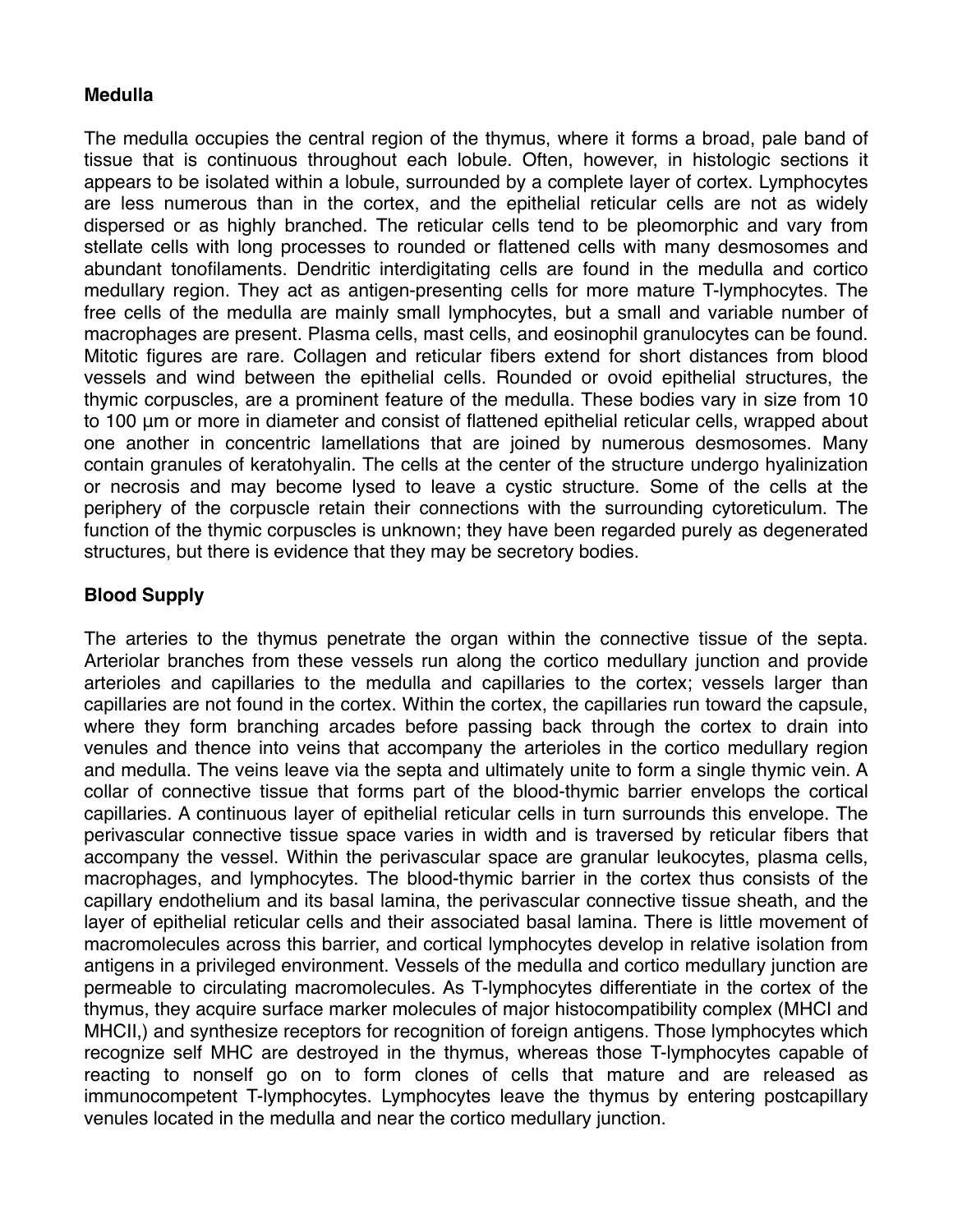### **Involution**

Growth of the thymus during fetal life is very rapid, and the organ attains its greatest relative size by the time of birth. It continues to grow, at a lesser rate, until puberty, after which it undergoes progressive involution. The organ decreases in weight, loses cortical lymphocytes, and shows an increase in the size and number of thymic corpuscles. The septa also increase in width. The cortical areas become infiltrated by fat cells, and the replacement may become extensive. By the time involution commences, T-cells have disseminated into the secondary lymphatic tissue throughout the body. The thymic parenchyma does not disappear completely even in old age, and the thymus maintains some activity in the adult.

### **Other Constituents**

The thymus frequently shows a number of peculiar structural elements, the significance of which is not known. Among these structures are cyst-like spaces lined by cells with brush borders, cilia, or mucus-producing cells or by reticular cells that contain microvillus-lined vacuoles. Most peculiar are the "myoid" cells, which have an imperfect resemblance to striated muscle. These cells may resemble embryonal or adult muscle fibers complete with typical banding patterns: Z lines and A, I, and M lines have been described. It is not known whether these various inclusions have functional significance or represent aberrant differentiation of embryonal elements.

### **Dendritic (Antigen-Presenting) Cells**

Dendritic (antigen-presenting) cells arise in the bone marrow but, unlike monocytes (macrophages), have low levels of lysosomal enzymes. In contrast, they have high levels of class II major histocompatibility complex (MHC) molecules essential for presenting new antigens to T-lymphocytes. Dendritic cells have the capacity to ingest foreign proteins, process (partially digest) the antigens, and insert selected portions of an antigen into their cell membrane, thereby retaining the product for long periods of time. Dendritic cells are found in lymph nodes, spleen, thymus, mesenteries, and skin (Langerhans' cells) and under mucosal surfaces. Despite the morphologic similarities of exhibiting fine ramifying cytoplasmic processes and containing relatively few lysosomes, each dendritic antigen-presenting cell appears to have developed specialized surface receptors for a given specific microenvironment at the site in which it is found. After a period of time, they leave the specific environment (skin, for example), make their way to lymphoid tissue, and gradually present the antigens collected in a specific environment to T-lymphocytes. Thus, the dendritic antigenpresenting cells play a very important role in the immune system by monitoring a number of different environments.

The thymus is essential for production of T-cells, lymphocytes that are involved in cellmediated immune responses such as rejection of foreign grafts and immunologic responses to fungi, viruses, and certain bacteria. Although not directly involved in elaborating conventional antibodies, T-cells do cooperate with B-cells in producing antibodies against antigens such as foreign red cells. All these responses are impaired in animals that have been thymectomized at birth. There is a marked decrease in the number of circulating small lymphocytes, and the deep cortex of lymph nodes and the periarterial lymphatic sheaths of the spleen fail to develop. Most of the lymphocytes in the thymus seem to be inert and acquire immunologic capabilities